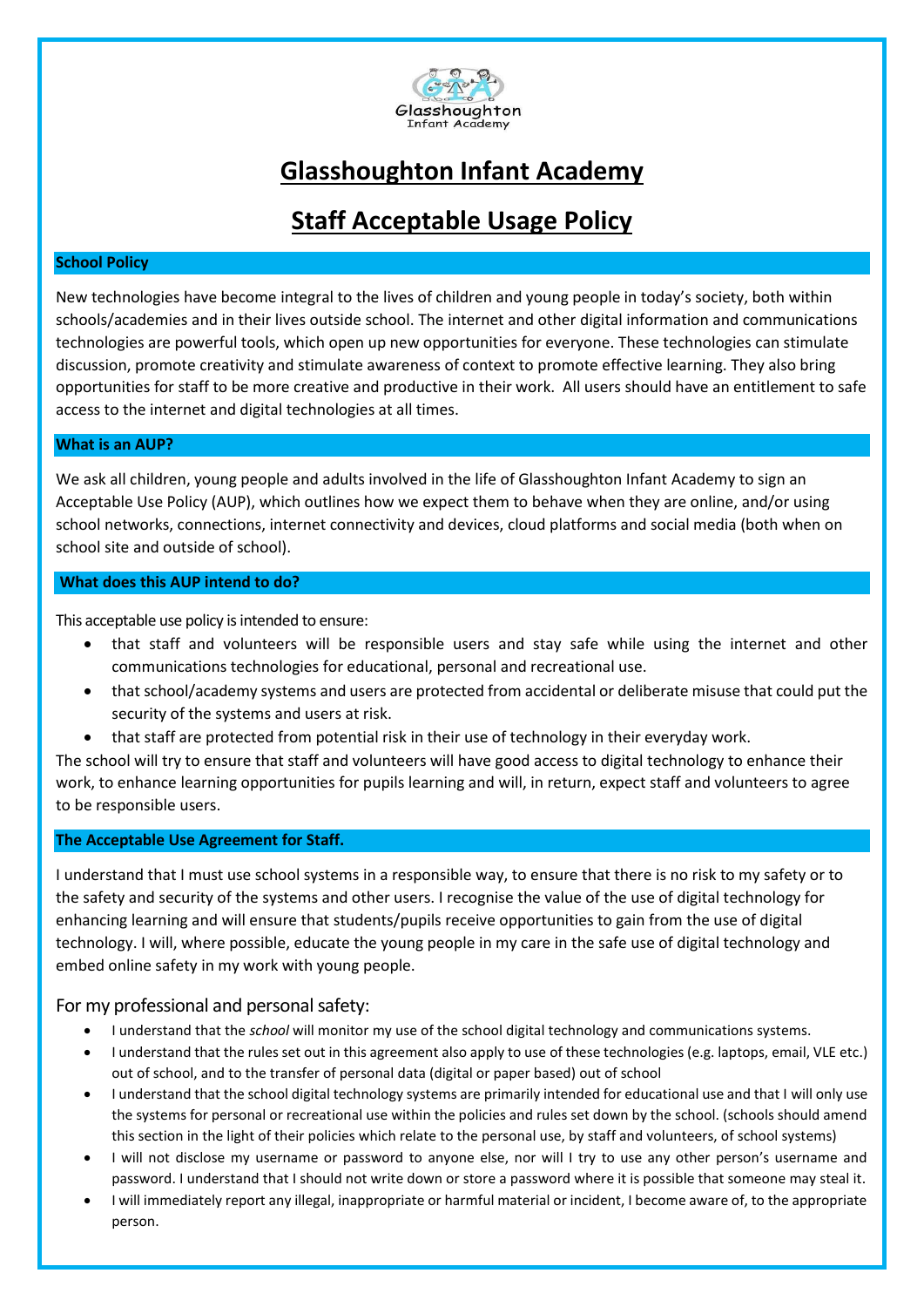### I will be professional in my communications and actions when using *school*systems:

- I will not access, copy, remove or otherwise alter any other user's files, without their express permission.
- I will communicate with others in a professional manner, I will not use aggressive or inappropriate language and I appreciate that others may have different opinions.
- I will ensure that when I take and/or publish images of others I will do so with their permission and in accordance with the school's policy on the use of digital/video images. I will not use my personal equipment to record these images, unless I have permission to do so. Where these images are published (e.g. on the school website/VLE) it will not be possible to identify by name, or other personal information, those who are featured.
- I will only use social networking sites in school in accordance with the school's policies.
- I will only communicate with pupils and parents/carers using official school systems. Any such communication will be professional in tone and manner.
- I will not engage in any on-line activity that may compromise my professional responsibilities.

# The school and the local authority have the responsibility to provide safe and secure access to technologies and ensure the smooth running of the *school*:

- When I use my mobile devices in school, I will follow the rules set out in this agreement, in the same way as if I was using *school* equipment. I will also follow any additional rules set by the *school* about such use. I will ensure that any such devices are protected by up to date anti-virus software and are free from viruses.
- I will not use personal email addresses on the school ICT systems.
- I will not open any hyperlinks in emails or any attachments to emails, unless the source is known and trusted, or if I have any concerns about the validity of the email (due to the risk of the attachment containing viruses or other harmful programmes)
- I will ensure that my data is regularly backed up, in accordance with relevant school policies.
- I will not try to upload, download or access any materials which are illegal (child sexual abuse images, criminally racist material, terrorist or extremist material, adult pornography covered by the Obscene Publications Act) or inappropriate or may cause harm or distress to others. I will not try to use any programmes or software that might allow me to bypass the filtering/security systems in place to prevent access to such materials.
- I will not try (unless I have permission) to make large downloads or uploads that might take up internet capacity and prevent other users from being able to carry out their work.
- I will not install or attempt to install programmes of any type on a machine, or store programmes on a computer, nor will I try to alter computer settings, unless this is allowed in school/academy policies.
- I will not disable or cause any damage to school/academy equipment, or the equipment belonging to others.
- I will only transport, hold, disclose or share personal information about myself or others, as outlined in the MAT Data Policy (or other relevant policy). Where digital personal data is transferred outside the secure local network, it must be encrypted. Paper based documents containing personal data must be held in lockable storage.
- I understand that data protection policy requires that any staff or pupil data to which I have access, will be kept private and confidential, except when it is deemed necessary that I am required by law or by school/academy policy to disclose such information to an appropriate authority.
- I will immediately report any damage or faults involving equipment or software, however this may have happened.

### When using the internet in my professional capacity or for school sanctioned personal use:

- I will ensure that I have permission to use the original work of others in my own work
- Where work is protected by copyright, I will not download or distribute copies (including music and videos).

## I understand that I am responsible for my actions in and out of the *school*:

- I understand that this acceptable use policy applies not only to my work and use of school digital technology equipment in school, but also applies to my use of school systems and equipment off the premises and my use of personal equipment on the premises or in situations related to my employment by the school/academy
- I understand that if I fail to comply with this acceptable use agreement, I could be subject to disciplinary action. This could include a warning, a suspension, referral to Governors and/or the Local Authority and in the event of illegal activities the involvement of the police.